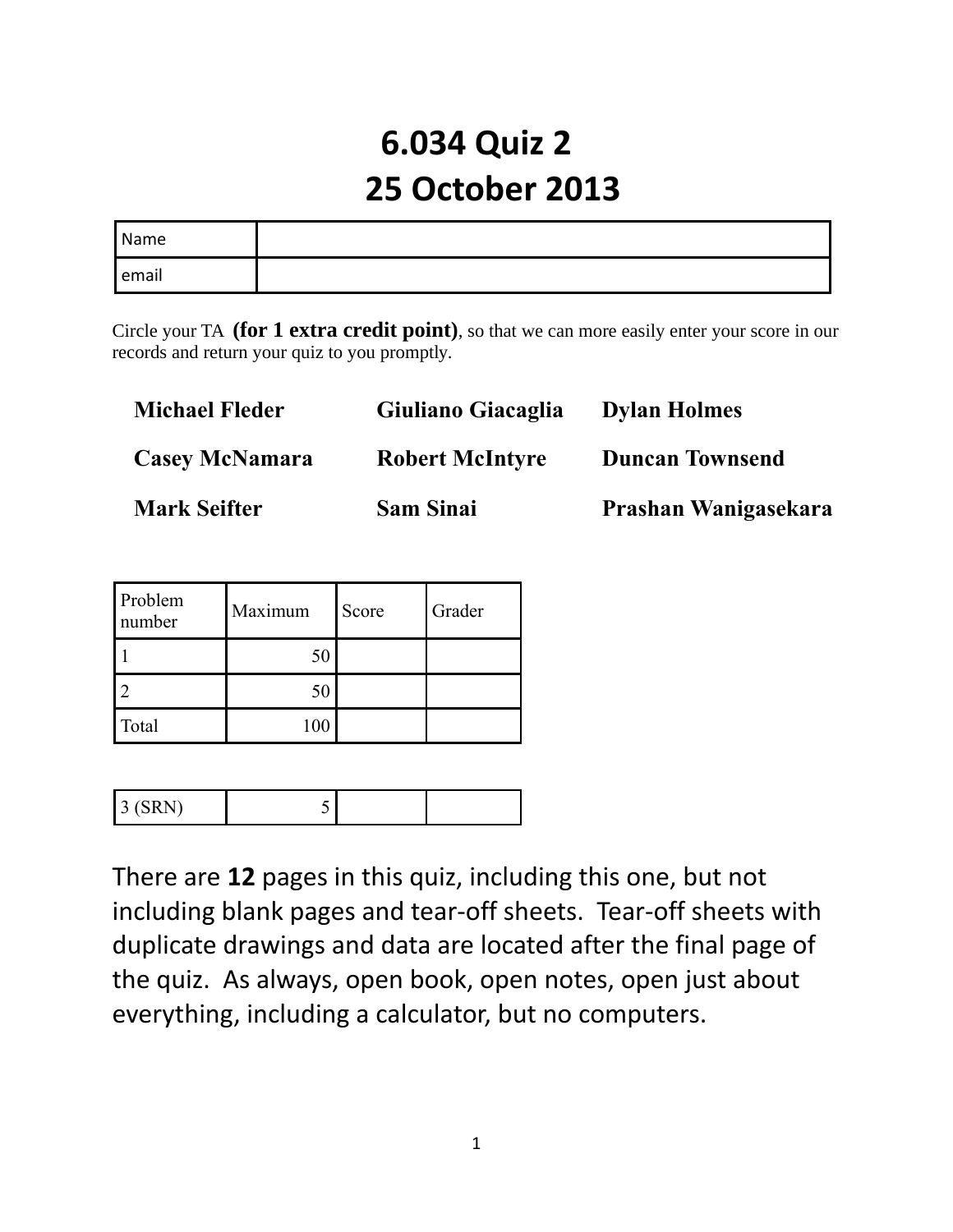### **Problem 1: ID Trees (50 points)**

#### **Part A: Data points from different classes (12 points)**

While studying for a 6.034 exam, two of your friends ask you to resolve a disagreement about ID trees. They show you a problem from lecture in which you're using an ID tree to classify four points **of different classes**.

Xavier, who took the class last year, heard Prof. Winston say that the **X > 3** test has the lowest disorder, since it divides the training set into two subgroups with less disorder.

Yvonne, who's taking the class this year, heard Prof. Winston say that the **Y > 4** test has the lowest disorder, since it can completely separate one of the classes (D) from the rest.



**A1.(8 points)** Compute the average disorder of each test. Express your answer in terms of sums, products, integers, ratios of integers, and logarithms.

| Test  | Disorder |
|-------|----------|
| X > 3 |          |
| Y > 4 |          |

**A2.(4 points)**Which test has lower average disorder? (Circle one)

|                        | Yvonne's test: $Y > 4$ | Neither one;              |
|------------------------|------------------------|---------------------------|
| Xavier's test: $X > 3$ |                        | their disorders are equal |
|                        |                        |                           |

Here's a table of logarithms if you need one. This table is repeated on a tear-off sheet.

| --                   |  |          |                 |                 |                 |
|----------------------|--|----------|-----------------|-----------------|-----------------|
| log <sub>2</sub> (n) |  | $\sim$ 1 | $\approx$ 2.321 | $\approx$ 2.584 | $\approx$ 2.807 |

 $\log(a \cdot b) = \log a + \log b \quad \log \frac{a}{b}$ *b* =log *a*−log *b*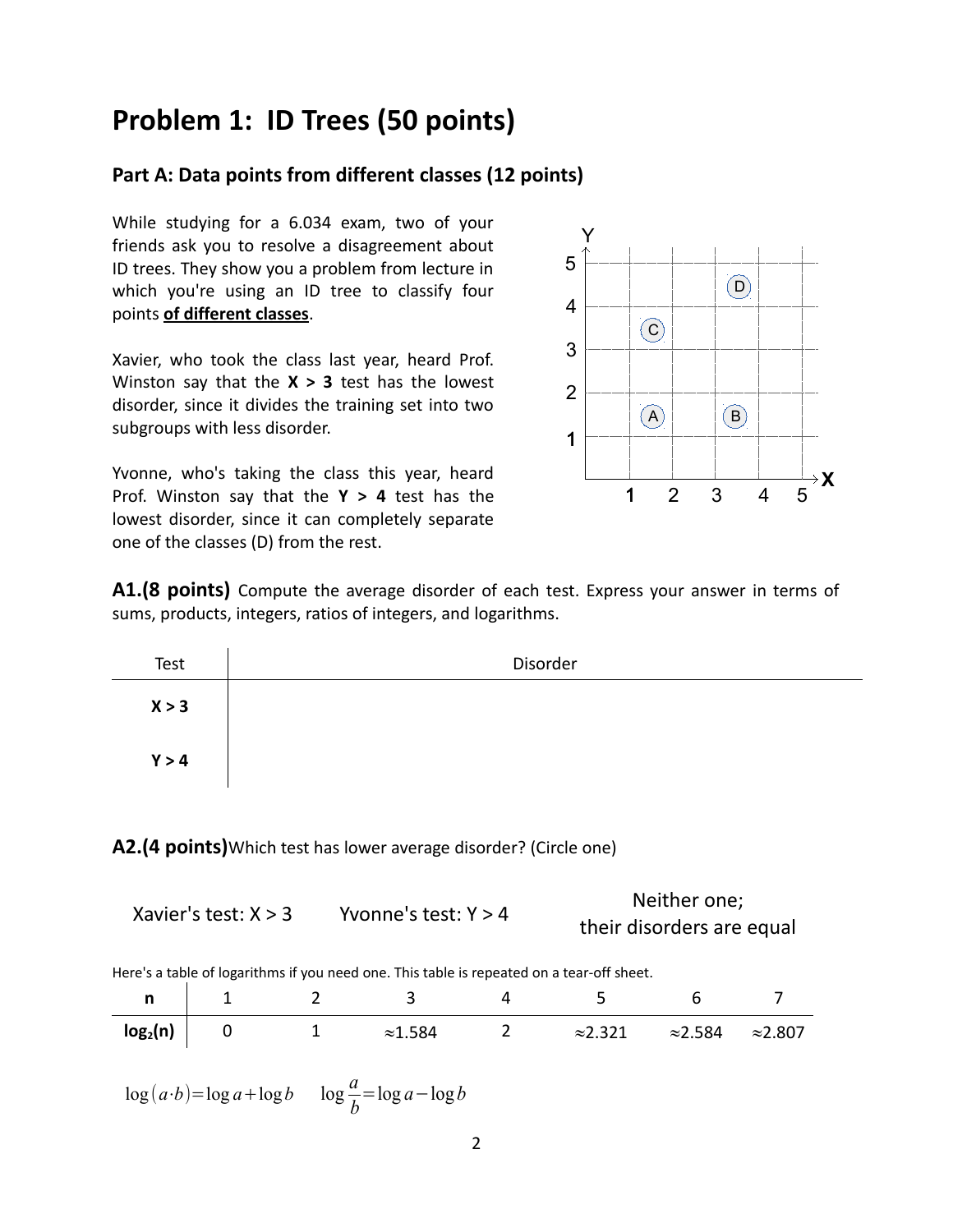#### **Part B: Ordering chaos (12 points)**

Your Solomonic wisdom in Part A impresses your friends, who are eager to learn more. They show you a number of different training sets with possible tests and ask you to tell them which is best.

Sort the following tests in order of increasing disorder. In case of a tie, put the alphabetically earlier scenario first. (You may solve by inspection; you don't need to show your calculations.)



You may use this space to show your work: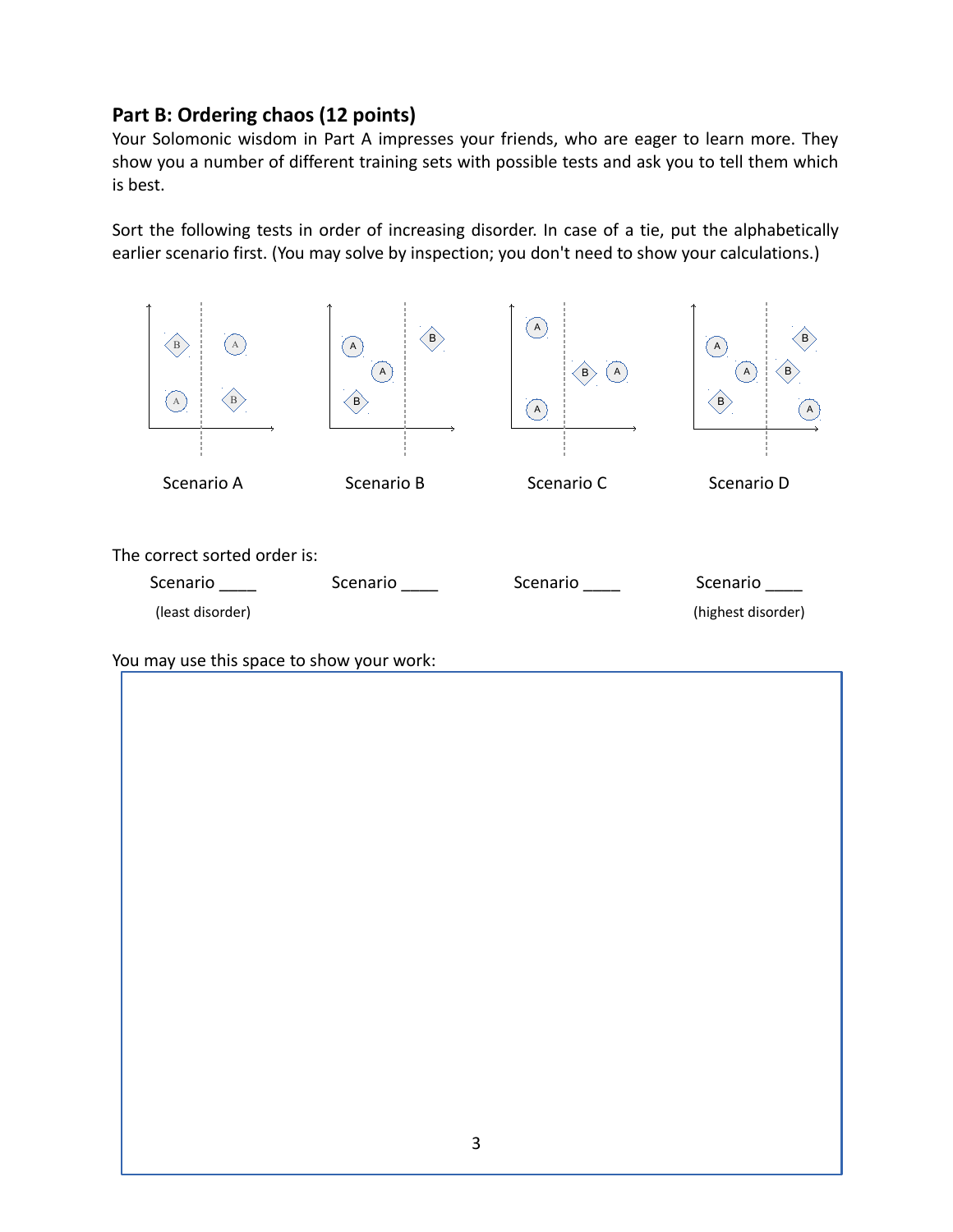#### **Part C: Dichotomous trees (26 points)**

Your friends, now firmly convinced of your limitless ability to classify data, ask you to construct an ID tree for a large dataset.

**C1.(13 points)** Construct the complete greedy disorder-minimizing ID tree for dataset depicted below.

1. Choose tests from the following list:

$$
X > 1
$$
  
 
$$
Y > 1
$$
  
 
$$
Y > 2
$$
  
 
$$
Y > 3
$$
  
 
$$
Y > 3
$$

- 2. Break ties by preferring X tests before Y tests, and lower thresholds before higher ones.
- 3. For your convenience, a table of logarithms is provided after the last page of the exam.
- 4. **Draw the decision boundaries** for your ID tree on the figure below.

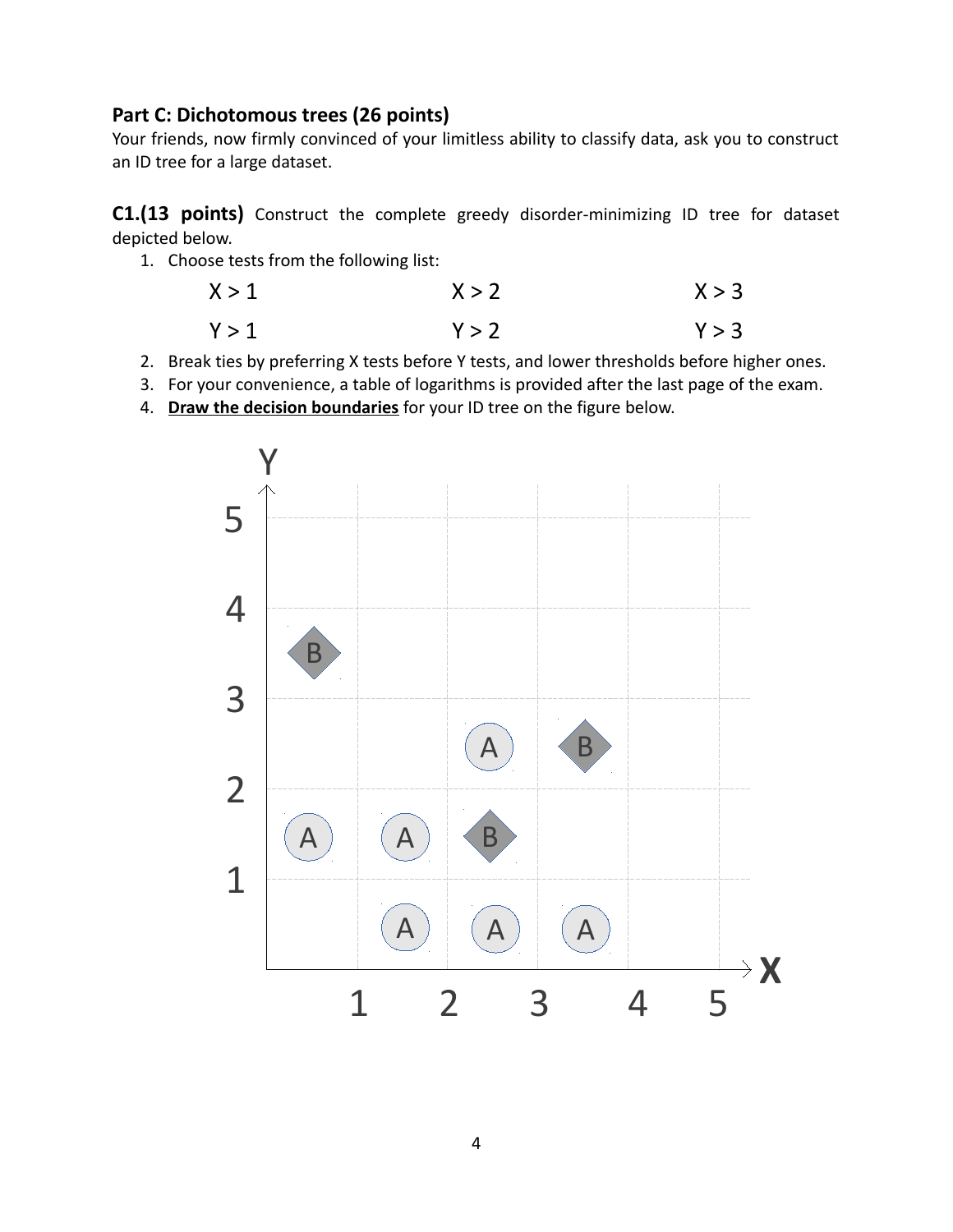**C2.(13 points)** Draw the ID tree corresponding to your decision boundaries from part C1.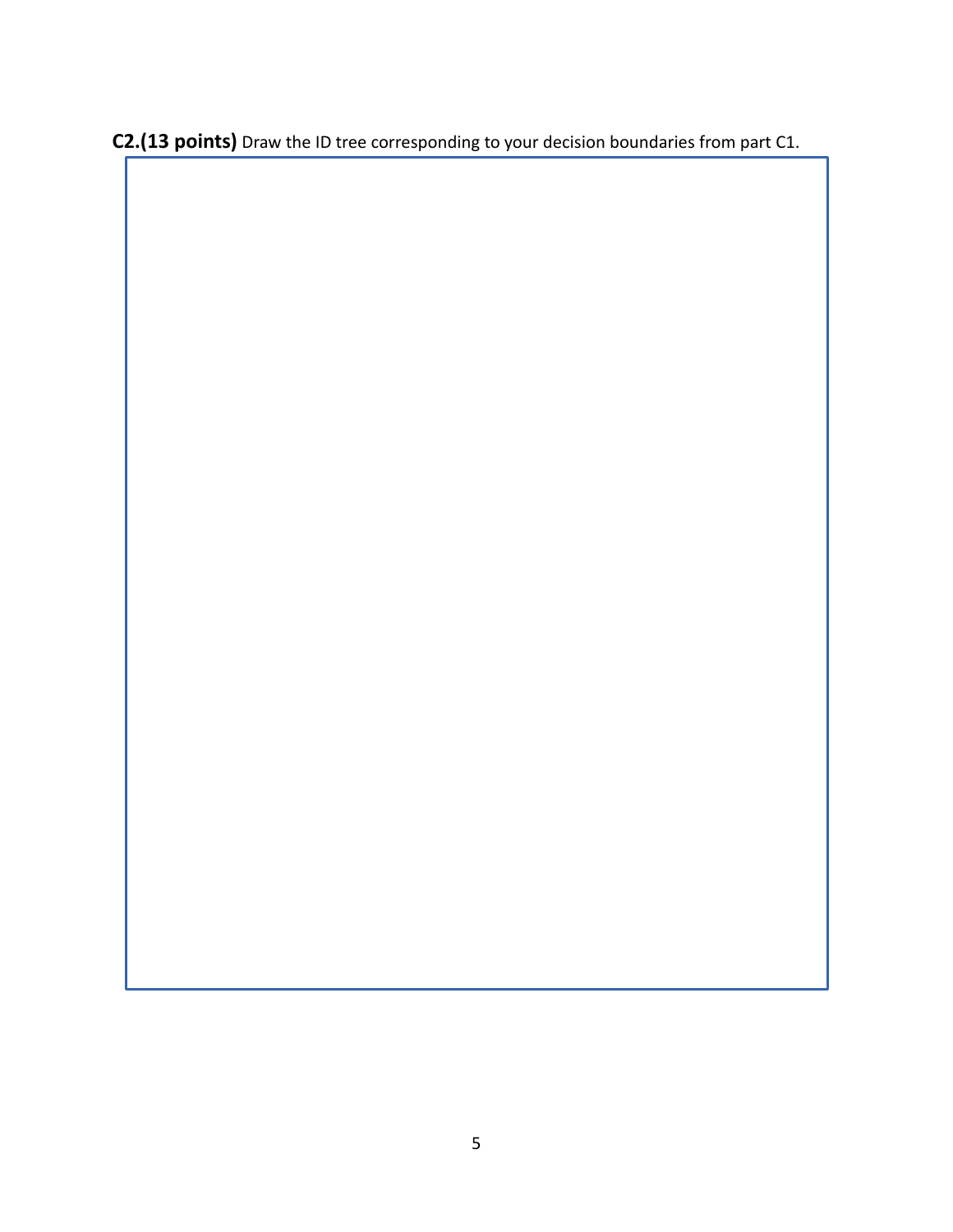# **Problem 2: Authorial execution (50 points)**

For his latest *Game of Thrones* book, George R.R. Martin has written a series of epic battles, and he wants you to use your 6.034 skills to ensure that the outcomes of the battles are consistent with the established strengths each side.

The six armies are:

**B**aratheon, **G**reyjoy, **L**annister, **M**artell, **S**tark, and **T**yrell

Each army must be assigned an integer strength value between 1 and 4 which must be consistent with the outcomes of the battles in this latest book:

| 1 The Lannister army outmatches the Tyrell army.                                                                               | L > T           |
|--------------------------------------------------------------------------------------------------------------------------------|-----------------|
| 2 The Stark army outmatches the Lannister army.                                                                                | S > L           |
| 3 An alliance of the Martell and Tyrell armies fights evenly<br>matched against an alliance of the Lannister and Stark armies. | $M + T = L + S$ |
| 4 An alliance of the Baratheon and Tyrell armies fights evenly<br>matched against the Greyjoy army.                            | $B + T = G$     |
| 5 An alliance of the Stark and Tyrell armies outmatches the<br>Greyjoy army.                                                   | $S + T > G$     |

**Note:** A copy of the information on this page and some tables of the army strength domains are provided on a tear-off sheet located after the last page of the exam.

### **Part A (5 points)**

You briefly consider trying all possible assignments of strengths to armies until you find one that is consistent. Using this brute force approach—without eliminating any options using constraints—how many possible assignments of strengths to armies are there to check?

Number of possible assignments: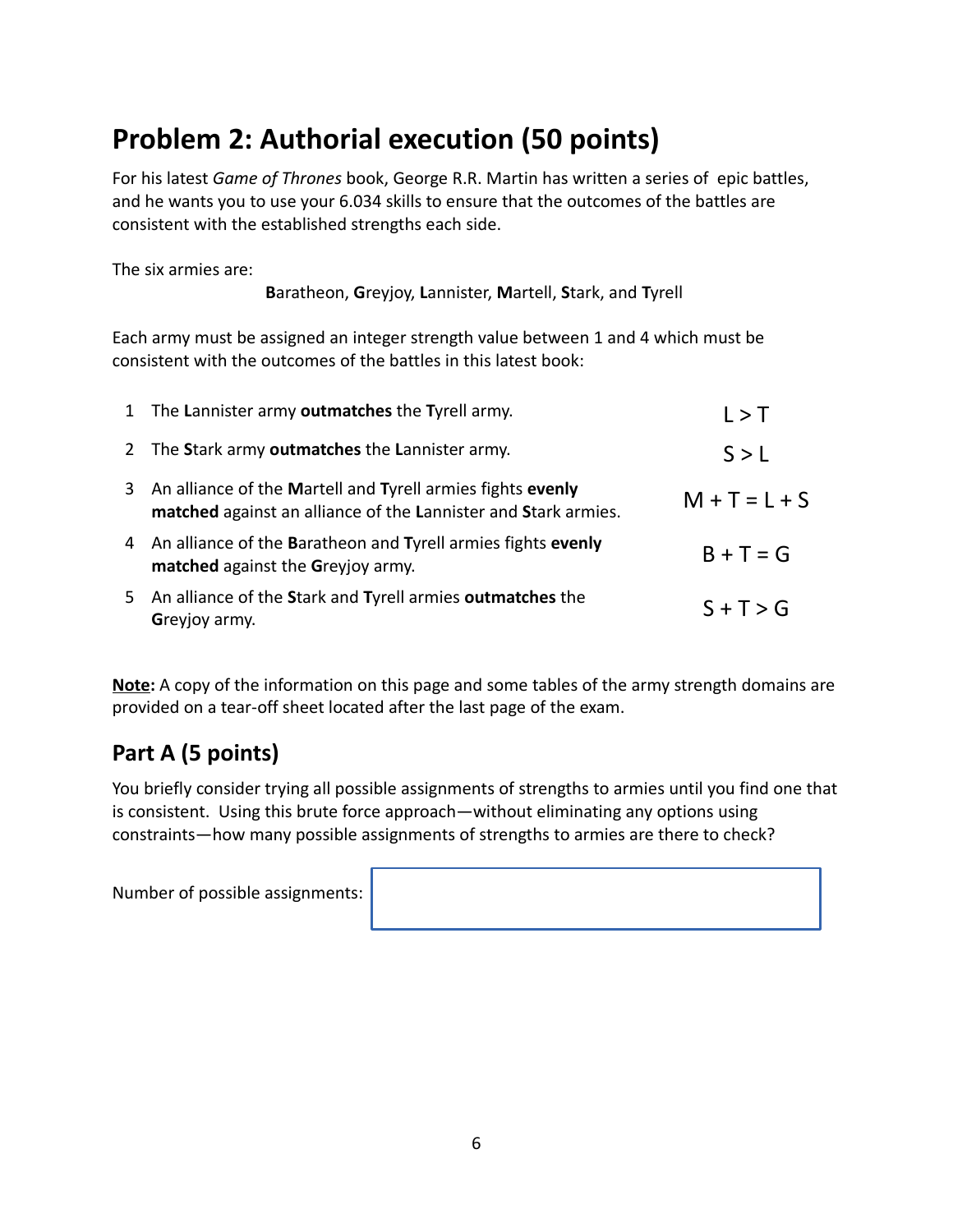#### **Part B – Constraints containing many variables (10 points)**

The constraints imposed by alliances winning battles are a bit different from the constraints you remember seeing when coloring maps or scheduling airplanes: these constraints can involve more than two variables. You decide to work through a hypothetical example to see how you should deal with constraints involving multiple variables.

You take as your example the third battle from the list:

3. An alliance of the **M**artell and **T**yrell armies fights **evenly matched** against an alliance of the **L**annister and **S**tark armies. M + T = L + S

Suppose that you have already reduced the sets of possible strengths for these armies to the following:

| м |  | 1 2 3 4     |  |
|---|--|-------------|--|
|   |  |             |  |
|   |  | 1 2 3 4     |  |
|   |  | $2 \t3 \t4$ |  |

Given these domains, before imposing the constraint:

| What are the possible values of M+T?                                              |  |
|-----------------------------------------------------------------------------------|--|
| What are the possible values of L+S?                                              |  |
| Now impose the constraint M+T=L+S:<br>What values are in both of the above lists? |  |

Now you have updated domains for the strengths of the alliances M+T and L+S. What you actually want to update are the domains for the strengths of the armies themselves, not the alliances. **Cross off** all values below that are **not consistent with any value** for M+T and L+S that you obtained by imposing the constraint.

| м |  | 1 2 3 4     |  |
|---|--|-------------|--|
|   |  |             |  |
|   |  | 1 2 3 4     |  |
|   |  | $2 \t3 \t4$ |  |

**These would be your updated domains for the strengths of the armies after enforcing the constraint that M+T=L+S.**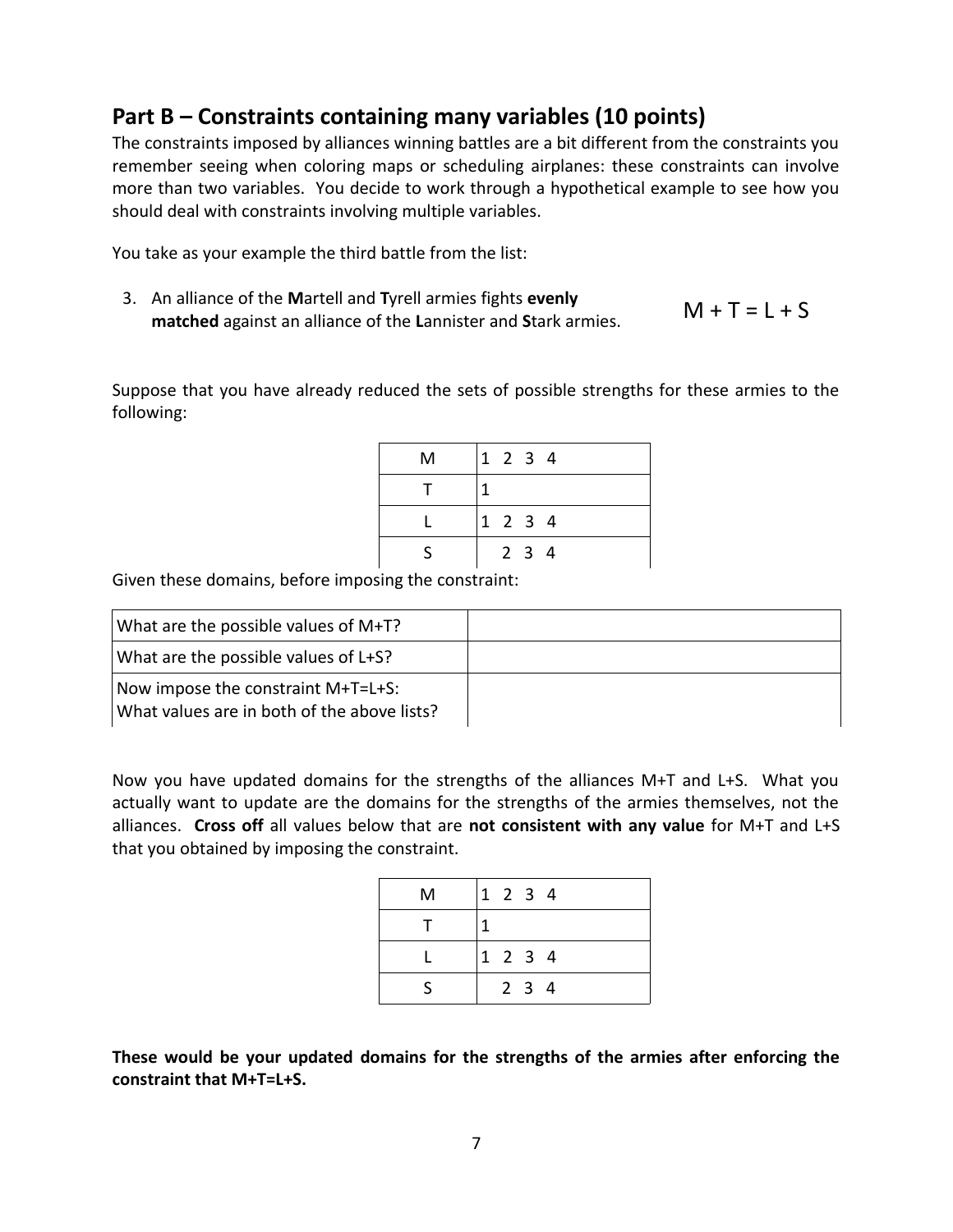### **Part C – Last one standing (35 points)**

**C1.(25 points)** Unfortunately, your employer is getting impatient, so you decide to forego brute force search. Instead, use **depth-first search with forward checking and propagation through domains reduced to size 1** to search for a solution.

- 1. Consider the armies in alphabetical order.
- 2. Try assigning lower strength values before higher ones.
- 3. To receive credit, draw your search tree on the next page.
- 4. Recall that your starting domains are as follows: (Duplicate copies of the constraints and domains are provided on a tear-off sheet after the last page of the exam)

| B | 1 2 3 4 |  |  |
|---|---------|--|--|
| G | 1 2 3 4 |  |  |
| L | 1 2 3 4 |  |  |
| M | 1 2 3 4 |  |  |
| S | 1 2 3 4 |  |  |
| т | 1 2 3 4 |  |  |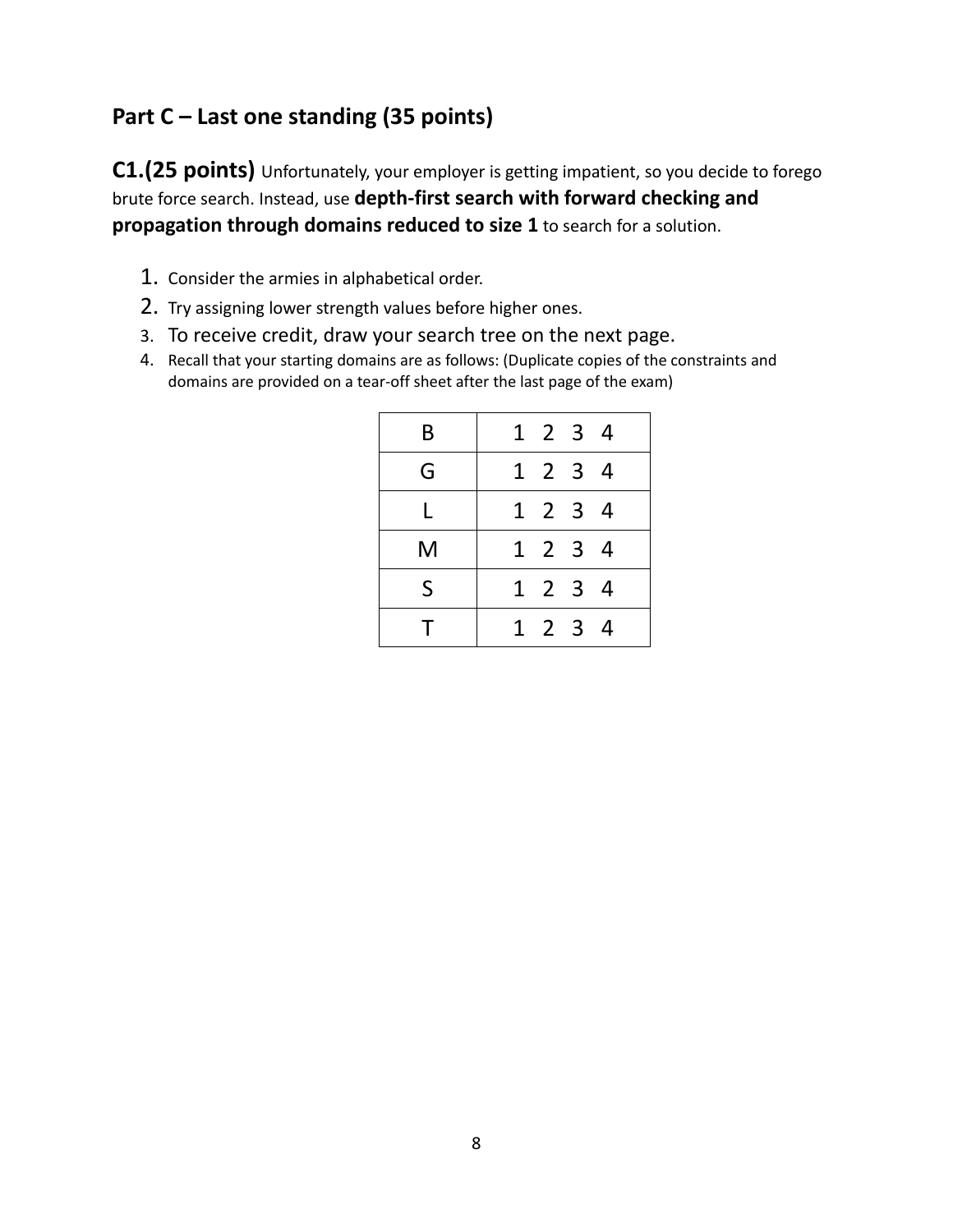(Draw your tree on this page. For your convenience, an extra copy of this page is provided on the next page.)

| $\overline{B}$          | $\mathbf{1}$ | $\overline{2}$ | $\overline{\mathbf{3}}$ | $\overline{4}$ |
|-------------------------|--------------|----------------|-------------------------|----------------|
| G                       |              |                |                         |                |
| $\mathsf L$             |              |                |                         |                |
| $\overline{\mathsf{M}}$ |              |                |                         |                |
| $\mathsf{S}$            |              |                |                         |                |
| $\sf T$                 |              |                |                         |                |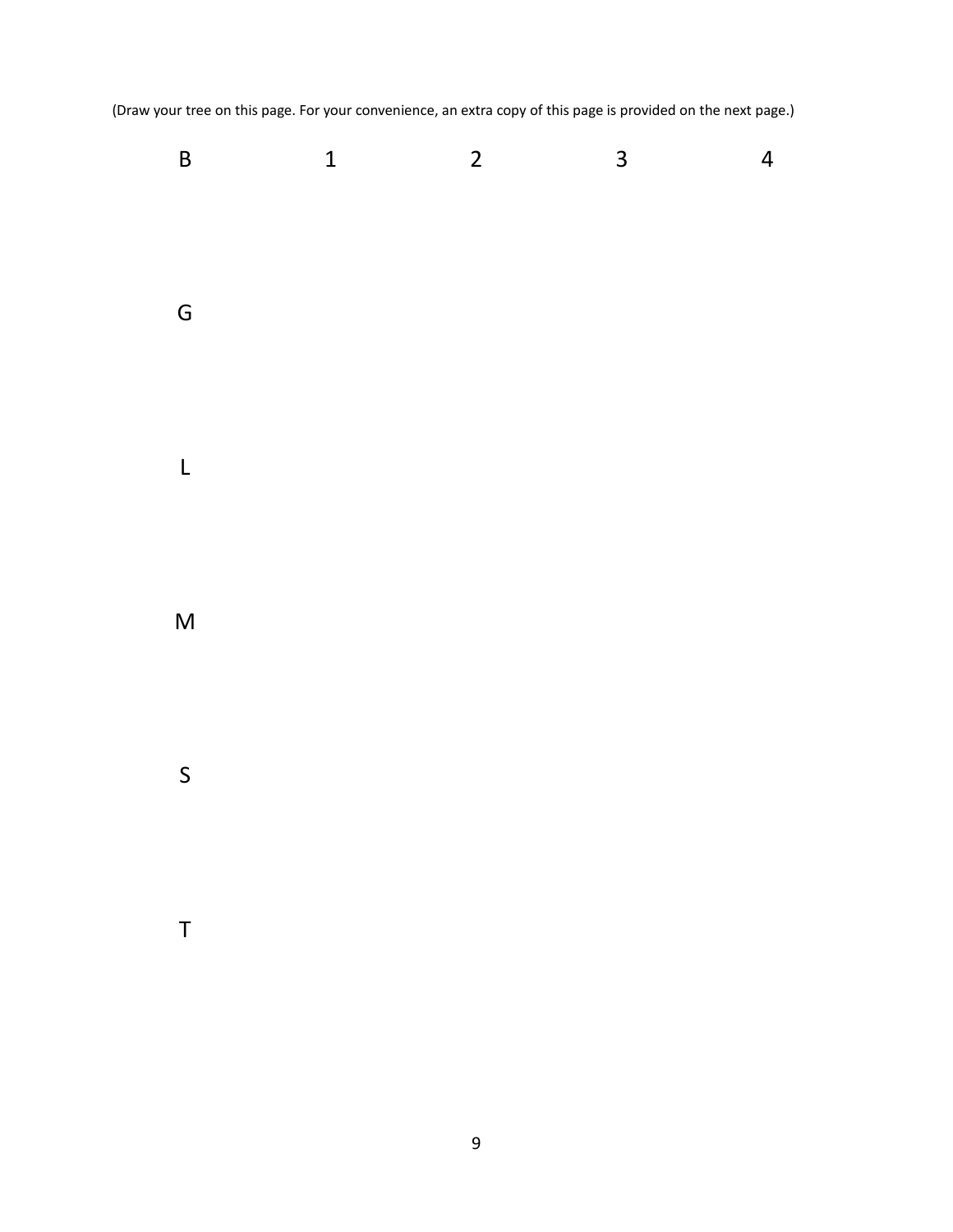(Duplicate provided for your convenience. If you write on both pages, please indicate somehow which one you want us to grade.)

| $\mathsf B$  | $\mathbf{1}$ | $\overline{c}$ | $\overline{3}$ | $\overline{a}$ |
|--------------|--------------|----------------|----------------|----------------|
| G            |              |                |                |                |
| $\mathsf{L}$ |              |                |                |                |
| $\mathsf{M}$ |              |                |                |                |
| $\mathsf{S}$ |              |                |                |                |
| $\mathsf T$  |              |                |                |                |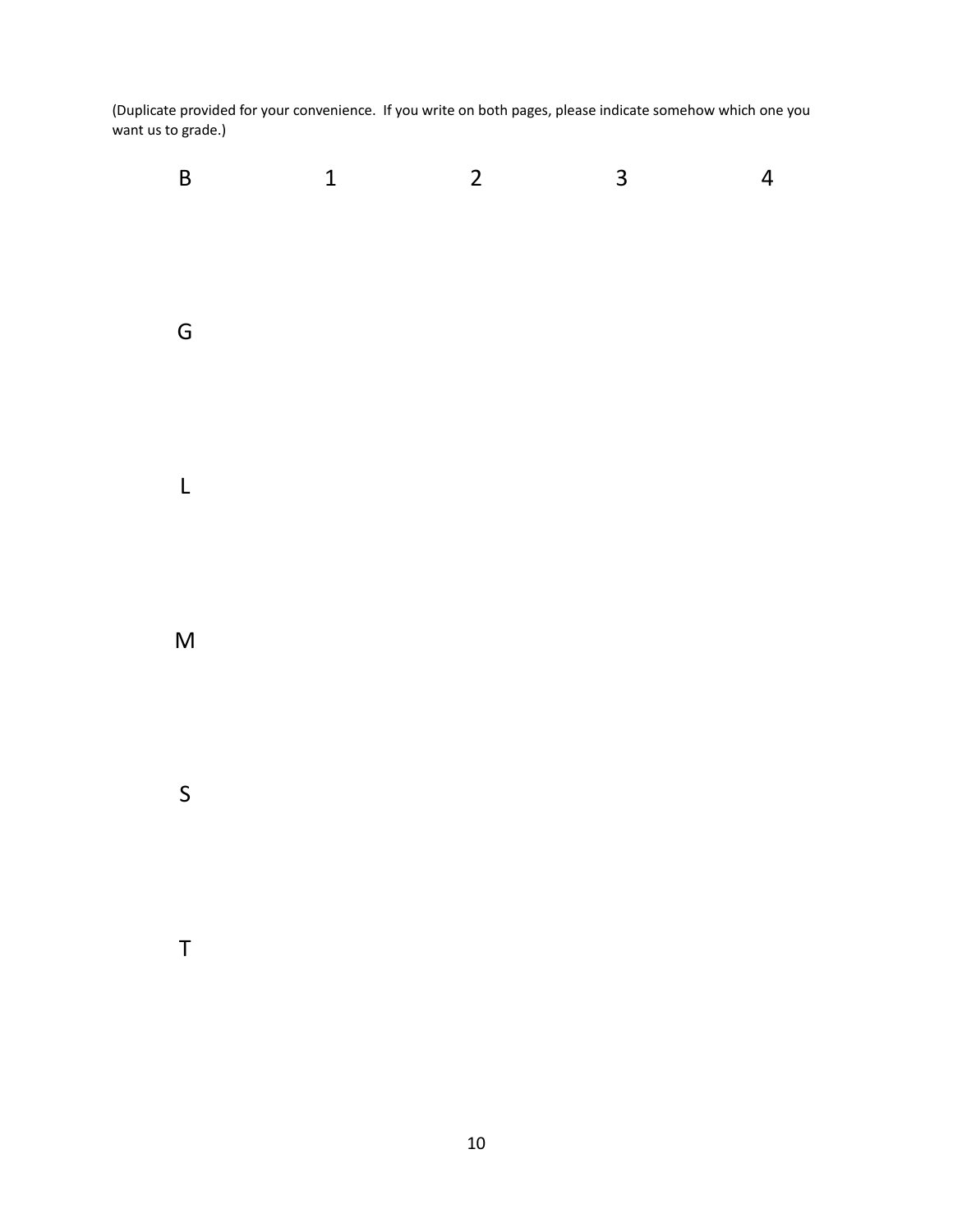**C2.(5 points)** After performing depth first search with forward checking and propagation through domains reduced to size 1, you found that this problem is (circle one):

(A) Solvable, with the following assignments

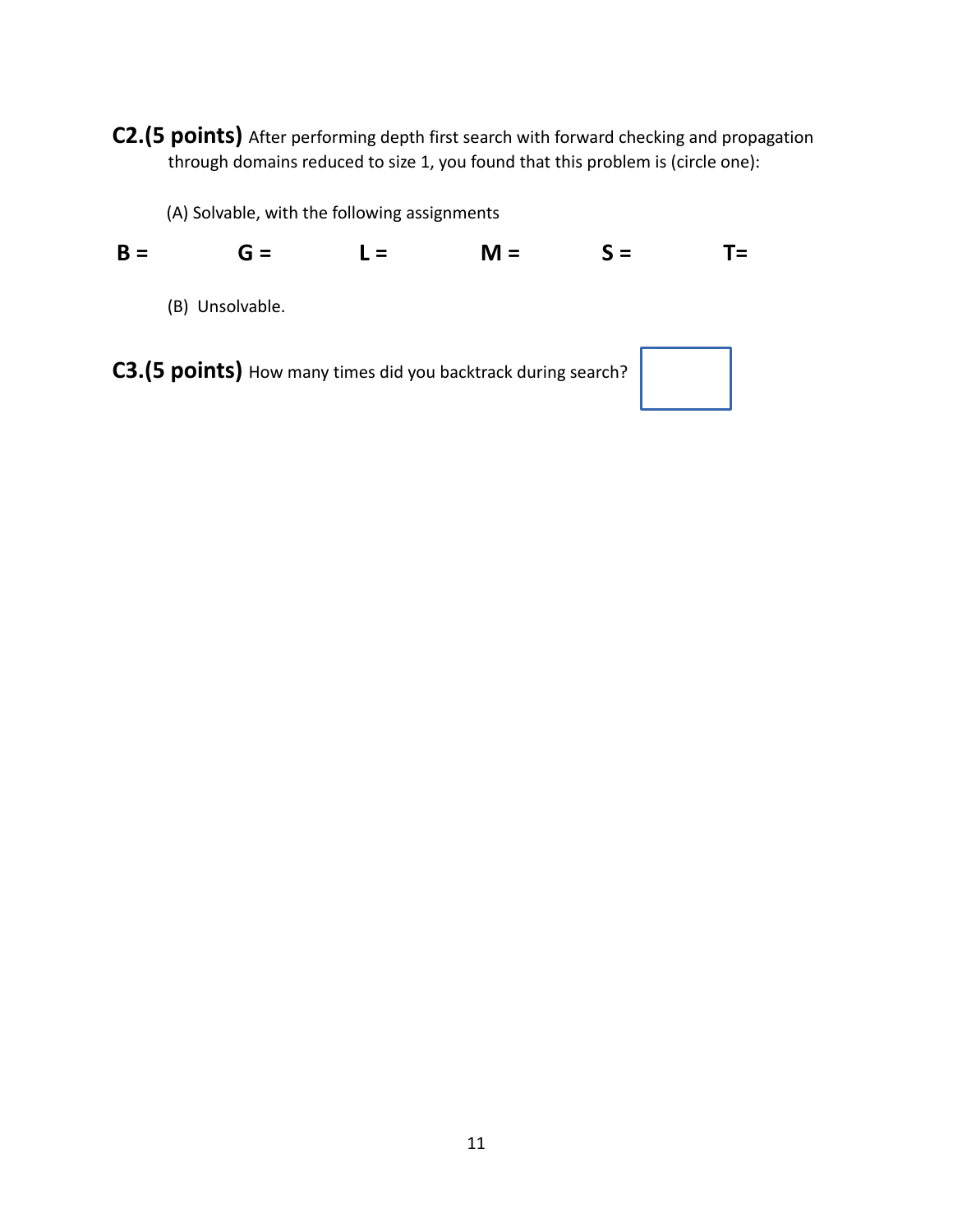# **Problem 3: Spiritual and Right Now**

Circle the **one best** answer for each of the following question. There is **no penalty for wrong answers**, so it pays to guess in the absence of knowledge.

- 1. Sussman's explanation of propagators featured an example involving:
	- 1. Spread of epidemics.
	- 2. Electronic circuit analysis.
	- 3. Calculating the distance to a galaxy.
	- 4. Calculating a route from Boston to Providence.
	- 5. Evolution of birds following ice ages.
- 2. Wilson indicated that damage to the human hippocampus leads to inability to:
	- 1. Remember faces of family and friends.
	- 2. Form new memories.
	- 3. Recall childhood experiences.
	- 4. Do crossword puzzles.
	- 5. Pay attention in lectures.
- 3. Wilson indicated work on rats demonstrates that rat memory:
	- 1. Declines with age.
	- 2. Declines with lack of sleep and poor nutrition.
	- 3. Includes if-then rules used while making choices while running mazes.
	- 4. Includes ability to play place sequences backwards after reaching a goal.
	- 5. Improves with practice.
- 4. Ullman said that fMRI response in the human brain to high-information recognition features:
	- 1. Is greater than for low-information features throughout the brain.
	- 2. Is the same as for low-information features throughout the brain.
	- 3. Is greater than for low-information features in brain parts specialized to object recognition.
	- 4. Is unusually high for hands and faces.
	- 5. Increases rapidly throughout the first year of life.
- 5. Ullman theorizes that infants learn what hands look like because:
	- 1. They move.
	- 2. They move other things.
	- 3. Muscle sensors tell the infant where his hands are.
	- 4. Infants spend a lot of time sucking on their thumbs.
	- 5. Infants have innate abilities that include hand and face recognition.